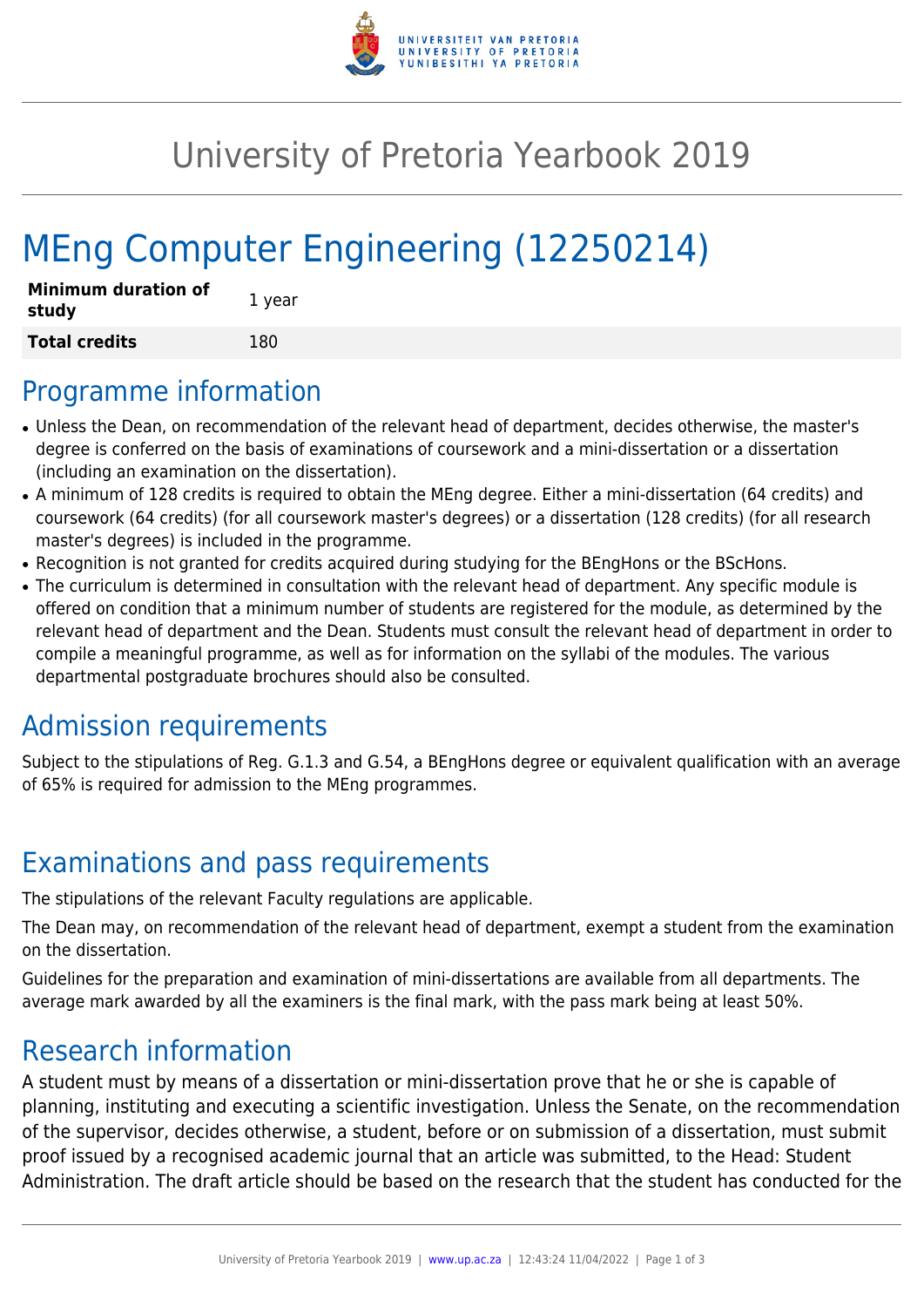

dissertation and be approved by the supervisor if the supervisor is not a co-author. The supervisor shall be responsible for ensuring that the paper is taken through all the processes of revision and resubmission, as may be necessary. Conferment of the degree may be made subject to compliance with the stipulations of this regulation.

### Pass with distinction

- i. A student who submits a dissertation passes with distinction if an average mark of at least 75% is obtained for the dissertation (and the examination on the dissertation).
- ii. A student who completes the master's degree on grounds of coursework and a mini-dissertation, passes with distinction if a weighted average mark of at least 75% is obtained in the first 128 credits obtained for the degree [first 256 credits in the case of the MEng (Engineering Management), MEng (Project Management), MSc (Engineering Management) or the MSc (Project Management)], provided that 64 of these credits are allocated to the mini-dissertation. However, the degree is not awarded with distinction should a student fail any of these modules (excluding modules which have been timeously discontinued). The degree is also not awarded with distinction if a student obtains less than 70% for the mini-dissertation.